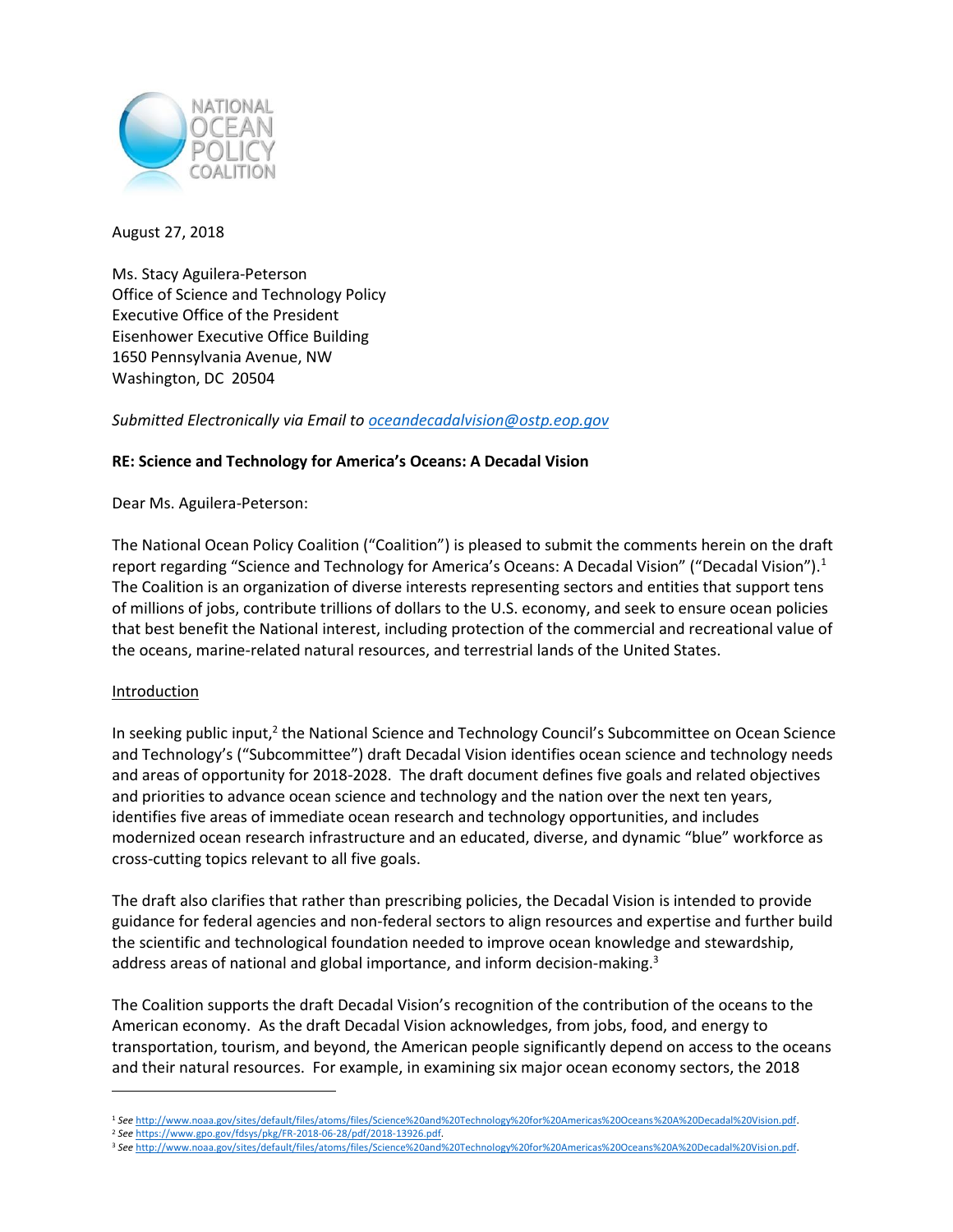NOAA Report on the U.S. Ocean and Great Lakes Economy" found that in 2015, the ocean economy accounted for 3.2 million jobs, \$128 billion in wages, and \$320 billion in Gross Domestic Product.<sup>4</sup>

The development of the new Decadal Vision represents an opportunity to ensure continued ocean science and technological innovation and informed decision-making by promoting a collaborative effort to increase knowledge of the marine environment, including the existing and potential future economic and societal benefits that the oceans provide.

By finalizing an effective ocean science and technology strategy that supports the federal government's new Ocean Policy to Advance the Economic, Security, and Environmental Interests of the United States<sup>5</sup> – which emphasizes data and information sharing, interagency and interjurisdictional collaboration, and public-private partnerships -- the Subcommittee can keep the nation on course toward a future in which the American people continue to receive the diverse array of economic, recreational, and societal benefits that the oceans provide for generations to come.

### Goals

The draft Decadal Vision proposes the following five goals and associated objectives and priorities for 2018-2028:

- Goal I: Understand the Ocean in the Earth System
- Goal II: Promote Economic Prosperity
- Goal III: Ensure Maritime Security
- Goal IV: Safeguard Human Health
- Goal V: Develop Resilient Coastal Communities

The Coalition provides targeted comments on the goals as described below.

## *Goal I: Understand the Ocean in the Earth System*

The Coalition has long supported efforts to enrich our understanding of the resources and benefits oceans can provide to our nation in order to facilitate well-informed decision-making grounded in sound science and research, and generally supports Goal I and its related objectives and priorities to Understand the Ocean in the Earth System, Modernize R&D Infrastructure, Harness Big Data, Develop Models of the Earth System, and Facilitate Research to Operations.<sup>6</sup>

Goal I includes a proposed "Harness Big Data" objective with associated priorities,<sup>7</sup> and notes that Big Data is "characterized by high volume (enormous size of data), high velocity (timely response requirements), high variety (diversified data types), *low veracity (uncertainties in the data)*, and high value (significance in knowledge and products."<sup>8</sup> (emphasis added) As the draft also notes, information resulting from Big Data can produce models and products to aid decision-making.<sup>9</sup>

 $\overline{a}$ 

<sup>4</sup> *See* NOAA Report on the U.S. Ocean and Great Lakes Economy, *available at* [https://coast.noaa.gov/data/digitalcoast/pdf/econ-report.pdf.](https://coast.noaa.gov/data/digitalcoast/pdf/econ-report.pdf) 

<sup>5</sup> *See* Executive Order Regarding the Ocean Policy to Advance the Economic, Security, and Environ

mental Interests of the United States, *available at* [https://www.whitehouse.gov/presidential-actions/executive-order-regarding-ocean-policy-advance-economic](https://www.whitehouse.gov/presidential-actions/executive-order-regarding-ocean-policy-advance-economic-security-environmental-interests-united-states/)[security-environmental-interests-united-states/.](https://www.whitehouse.gov/presidential-actions/executive-order-regarding-ocean-policy-advance-economic-security-environmental-interests-united-states/) 

<sup>6</sup> *See* Pages 7-14, *available at*

[http://www.noaa.gov/sites/default/files/atoms/files/Science%20and%20Technology%20for%20Americas%20Oceans%20A%20Decadal%20Vision.pdf.](http://www.noaa.gov/sites/default/files/atoms/files/Science%20and%20Technology%20for%20Americas%20Oceans%20A%20Decadal%20Vision.pdf) <sup>7</sup> *See* Pages 11-12, *available at*

[http://www.noaa.gov/sites/default/files/atoms/files/Science%20and%20Technology%20for%20Americas%20Oceans%20A%20Decadal%20Vision.pdf.](http://www.noaa.gov/sites/default/files/atoms/files/Science%20and%20Technology%20for%20Americas%20Oceans%20A%20Decadal%20Vision.pdf)  <sup>8</sup> *See* Page 9, *available at*

[http://www.noaa.gov/sites/default/files/atoms/files/Science%20and%20Technology%20for%20Americas%20Oceans%20A%20Decadal%20Vision.pdf.](http://www.noaa.gov/sites/default/files/atoms/files/Science%20and%20Technology%20for%20Americas%20Oceans%20A%20Decadal%20Vision.pdf) <sup>9</sup> *See* Page 11, *available at* [http://www.noaa.gov/sites/default/files/atoms/files/Science%20and%20Technology%20for%20Americas%20Oceans%20A%20Decadal%20Vision.pdf.](http://www.noaa.gov/sites/default/files/atoms/files/Science%20and%20Technology%20for%20Americas%20Oceans%20A%20Decadal%20Vision.pdf)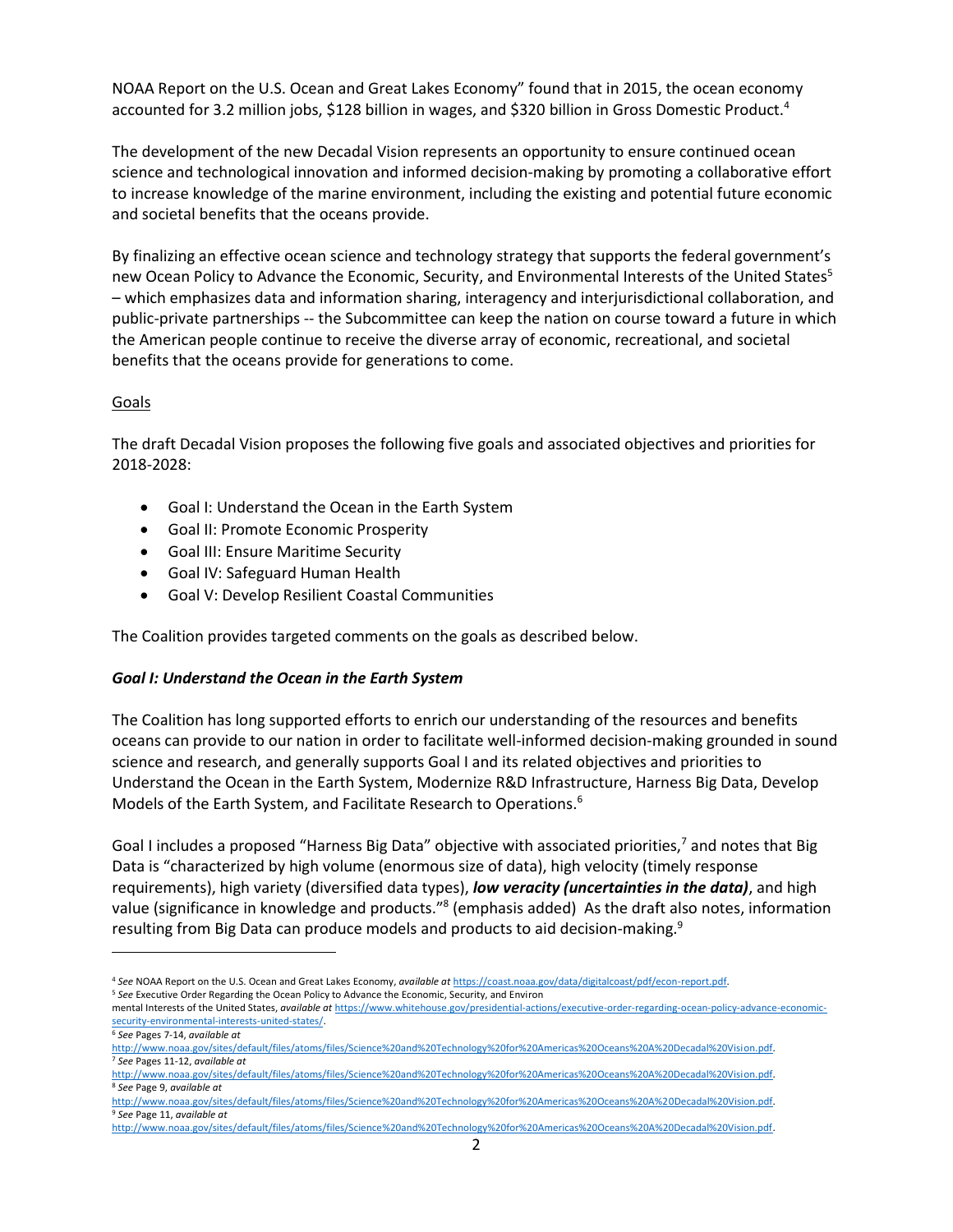To better ensure the veracity of information generated by Big Data, and thus promote informed decision-making based on sound science, the Coalition recommends the addition of a priority to strengthen the veracity of Big Data and clearly communicate any data uncertainties so that those who access Big Data can make informed decisions about its appropriate use and application.

Consistent with the renewed federal focus on partnerships with both public and private entities, as reflected in the draft Decadal Vision, the Coalition also recommends that the objective to "Facilitate Research to Operations" include a priority to "Advance collaborations with the private sector to leverage knowledge and resources, ensure the successful application of ocean research, and avoid duplication of efforts."

### *Goal II: Promote Economic Prosperity*

Maximizing the opportunities associated with America's oceans will significantly benefit the American people and economy, and the Coalition therefore generally supports Goal II.<sup>10</sup>

The draft Decadal Vision notes that "As resource identification and surveying progresses, it is critical to ensure balance among multiple uses, such as between exploring energy resources while also supporting recreational activities."<sup>11</sup>

Given the long and successful history of multi-use management of U.S. ocean waters, including the successful coexistence among varied commercial, recreational, and government/military activities and interests, the Coalition recommends revising the statement as follows: "As resource identification and surveying progresses, science and technology advancements can continue to ensure that multiple uses such as energy exploration and recreational activities successfully coexist it is critical to ensure balance among multiple uses, such as between exploring energy resources while also supporting recreational activities."

Elsewhere, under the objective to "Explore Potential Energy Resources," the draft Decadal Vision states that new acoustic technologies will "expand ocean exploration and discovery, and *provide a better understanding of energy development impacts on the marine environment*,"<sup>12</sup> (emphasis added) with a priority to "Support new technologies to measure underwater noise levels and acoustic conditions in coastal and open ocean environments in order to quantify long-term trends in ocean noise levels, monitor changes in acoustic habitats, and assess the impacts of increases in human produced noise."<sup>13</sup>

With decades of experience and research completed regarding energy development and its relationship with the marine environment, the Coalition recommends revising the first statement to state that new acoustic technologies will "expand ocean exploration and discovery and provide a better understanding of energy development impacts on the marine environment," and revising the priority as follows: "Support new technologies to continue to measure underwater noise levels and acoustic conditions in coastal and open ocean environments in order to continue to quantify long-term trends in the ocean

 $\overline{a}$ 

[http://www.noaa.gov/sites/default/files/atoms/files/Science%20and%20Technology%20for%20Americas%20Oceans%20A%20Decadal%20Vision.pdf.](http://www.noaa.gov/sites/default/files/atoms/files/Science%20and%20Technology%20for%20Americas%20Oceans%20A%20Decadal%20Vision.pdf) <sup>13</sup> *See* Page 20, *available at* [http://www.noaa.gov/sites/default/files/atoms/files/Science%20and%20Technology%20for%20Americas%20Oceans%20A%20Decadal%20Vision.pdf.](http://www.noaa.gov/sites/default/files/atoms/files/Science%20and%20Technology%20for%20Americas%20Oceans%20A%20Decadal%20Vision.pdf)

<sup>10</sup> *See* Pages 7-14, *available at*

[http://www.noaa.gov/sites/default/files/atoms/files/Science%20and%20Technology%20for%20Americas%20Oceans%20A%20Decadal%20Vision.pdf.](http://www.noaa.gov/sites/default/files/atoms/files/Science%20and%20Technology%20for%20Americas%20Oceans%20A%20Decadal%20Vision.pdf) <sup>11</sup> *See* Page 16, *available at*

[http://www.noaa.gov/sites/default/files/atoms/files/Science%20and%20Technology%20for%20Americas%20Oceans%20A%20Decadal%20Vision.pdf.](http://www.noaa.gov/sites/default/files/atoms/files/Science%20and%20Technology%20for%20Americas%20Oceans%20A%20Decadal%20Vision.pdf) <sup>12</sup> *See* Page 19, *available at*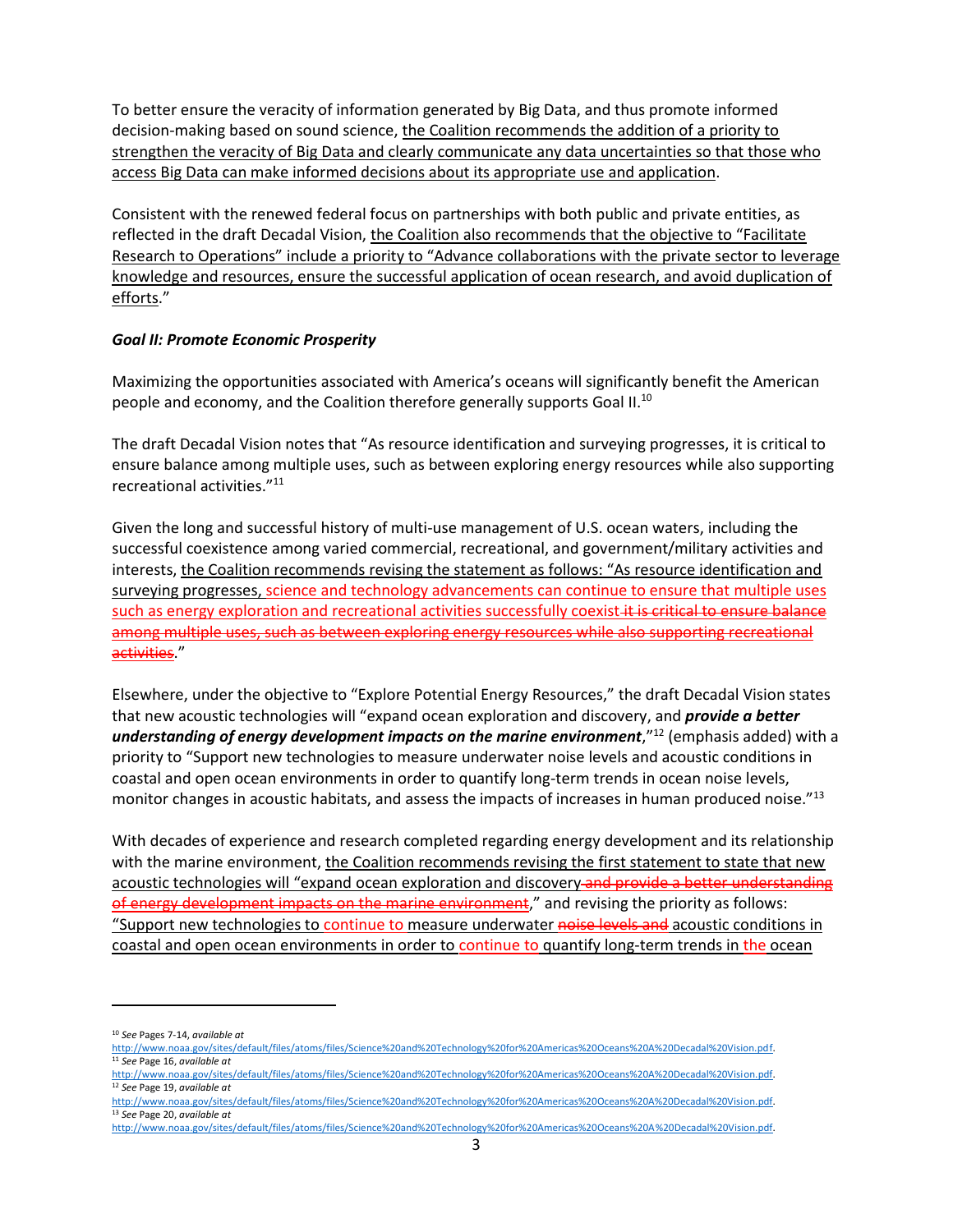noise levels, and monitor changes in acoustic habitats, and assess the impacts of increases in human produced noise."

Under Goal II's objective to "Balance Economic and Ecological Benefits," the draft states that "Integrating socioeconomics and ecosystem-based management can facilitate more adaptive management."<sup>14</sup>

Given the present state of knowledge, practical experience with the design and implementation of monitoring programs intended to enable ecosystem-based management remains limited, especially given the different kinds of ecological and socioeconomic data that would be necessary on broad spatial and temporal scales. Therefore, the Coalition recommends removing the reference to ecosystem-based management, or at minimum revising the sentence as follows: "Integrating socioeconomics and building the knowledge necessary to properly inform ecosystem-based management can facilitate more adaptive management."

### *Goal III: Ensure Maritime Security*

The Coalition recognizes the critical role that our oceans play in U.S. national security and supports efforts to ensure the country's maritime security.

The draft Decadal Vision notes that "Any disruption to the MTS [U.S. Marine Transportation System], whether man-made or natural, would have a potentially devastating impact on the domestic and global supply chain," and that "New technologies, which often add complexity to vessel designs, propulsion systems, operations, automation, robotics, and networked systems, and new methods for offshore natural resource exploration, production, and transportation, make the MTS even more vulnerable to disruption."<sup>15</sup>

While the MTS plays a critical role in U.S. economic and national security, and its disruption could lead to significant impacts, advanced technologies and mechanisms currently exist to help safely manage the variety of activities that occur on the nation's navigable waters.

Therefore, the Coalition recommends removing the statement beginning with "New technologies…" and incorporating a revised version of it into the existing sentence in Box 3.2<sup>16</sup> as follows: "Amidst the advent of new technologies that often both play a decisive role in enhancing safety and reducing threats of disruption to the MTS and add complexity to vessel designs, propulsion systems, operations, automation, robotics, and networked systems, and with the development of new methods for offshore natural resource exploration, production, and transportation, the Federal government, in its enduring role of promoting safety, security, and stewardship, safeguards the MTS and helps ensure the uninterrupted flow of maritime commerce."

#### *Goal V: Develop Resilient Coastal Communities*

Goal V includes an objective to "Empower Local and Regional Decision-Making," with a notation that "Access to local and regional specific data and data tools is key to effective decision-making when

 $\overline{\phantom{a}}$ 

[http://www.noaa.gov/sites/default/files/atoms/files/Science%20and%20Technology%20for%20Americas%20Oceans%20A%20Decadal%20Vision.pdf.](http://www.noaa.gov/sites/default/files/atoms/files/Science%20and%20Technology%20for%20Americas%20Oceans%20A%20Decadal%20Vision.pdf) <sup>16</sup> *See* Page 30, *available at*

<sup>14</sup> *See* Page 22, *available at*

[http://www.noaa.gov/sites/default/files/atoms/files/Science%20and%20Technology%20for%20Americas%20Oceans%20A%20Decadal%20Vision.pdf.](http://www.noaa.gov/sites/default/files/atoms/files/Science%20and%20Technology%20for%20Americas%20Oceans%20A%20Decadal%20Vision.pdf) <sup>15</sup> *See* Page 30, *available at*

[http://www.noaa.gov/sites/default/files/atoms/files/Science%20and%20Technology%20for%20Americas%20Oceans%20A%20Decadal%20Vision.pdf.](http://www.noaa.gov/sites/default/files/atoms/files/Science%20and%20Technology%20for%20Americas%20Oceans%20A%20Decadal%20Vision.pdf)